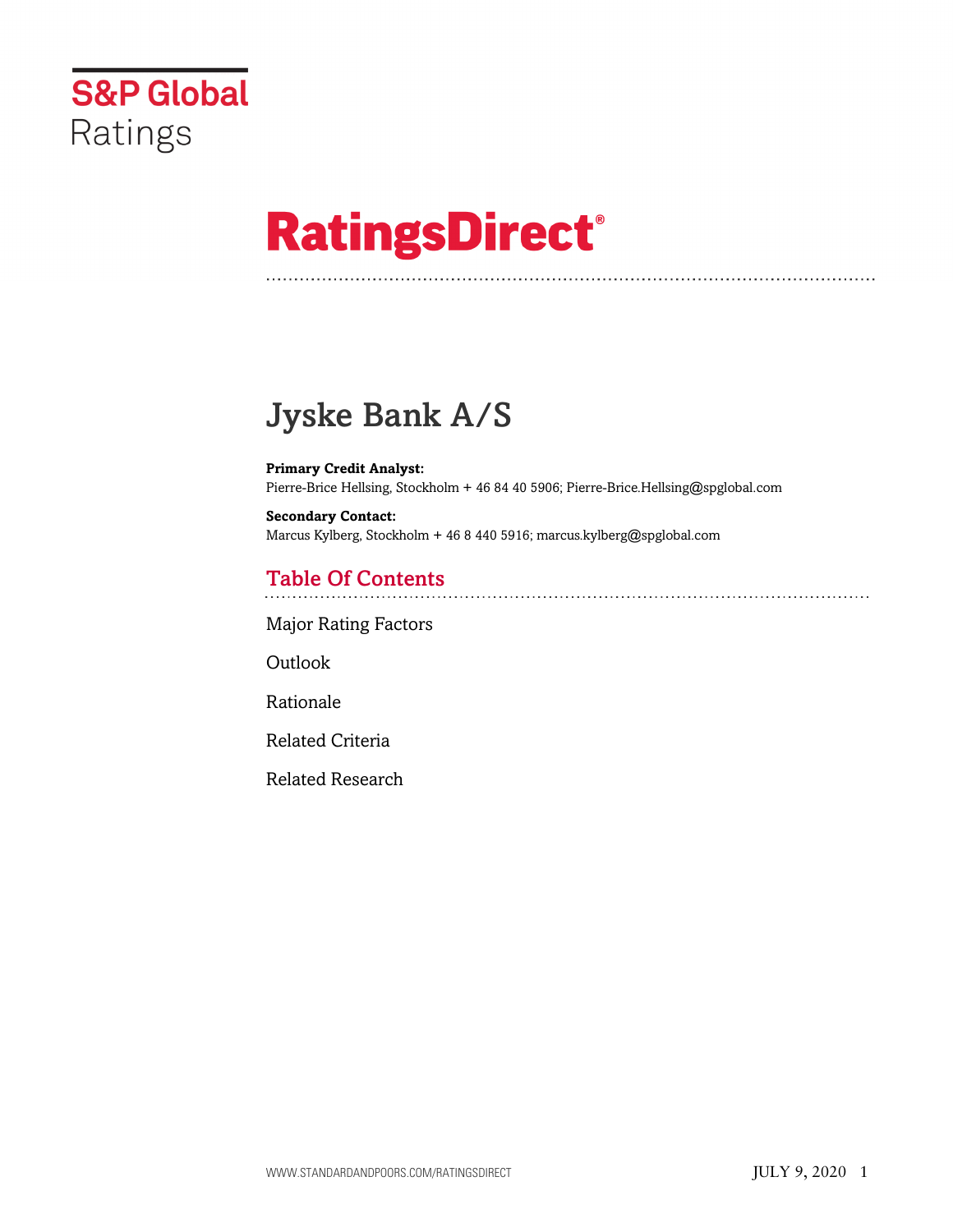# Jyske Bank A/S



# <span id="page-1-0"></span>Major Rating Factors

| <b>Strengths:</b>                                                                                                                                             | <b>Weaknesses:</b>                                                                                                                                                             |
|---------------------------------------------------------------------------------------------------------------------------------------------------------------|--------------------------------------------------------------------------------------------------------------------------------------------------------------------------------|
| • A strong domestic franchise in retail and commercial<br>banking.<br>• Strong risk-adjusted capitalization.<br>• Buffers of loss-absorbing debt instruments. | • Pressure on revenue and asset quality stemming<br>from the COVID-19 pandemic.<br>• Limited geographic diversity.<br>• Dependence on wholesale funding for mortgage<br>loans. |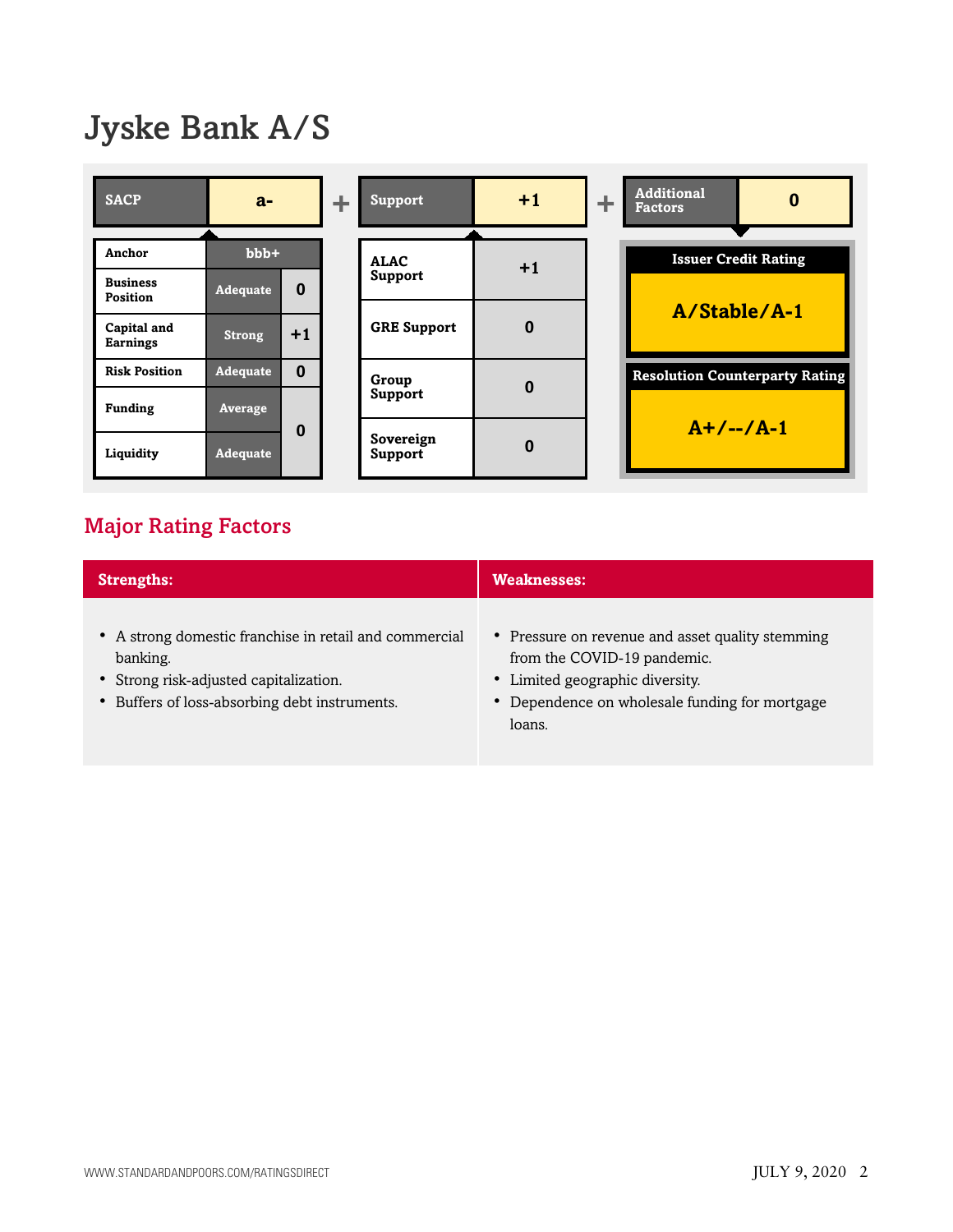#### **Outlook: Stable**

The stable outlook on Jyske Bank reflects our expectation that the bank's capital buffer will remain resilient despite pressure from the consequences of the COVID-19 pandemic. Through 2022, we anticipate Jyske Bank's risk-adjusted capital (RAC) ratio and additional loss absorbing capacity (ALAC) buffer will remain sustainably above 10% and 5% of S&P Global Ratings' risk-weighted assets (RWA). We also expect that the credit loss provisions the bank posted at Q1 2020 should cover a sizeable share of the year's overall impairment needs, and that its asset quality will remain broadly in line with its domestic peers.

We could, however, lower the issuer credit rating if the bank's asset quality weakened materially more than we currently expect. We could also lower the rating if--contrary to our base-case expectations--bottom-line pressure and asset growth led capitalization and ALAC buffers to fall durably below 10% and 5% of the bank's RWA, respectively. Downward rating pressure would also build if long-term trends in lending growth and margin highlighted a weakened business franchise or if the bank's profitability--in the aftermath of the pandemic--was materially underperforming peers'.

We consider an upgrade remote at this point.

### <span id="page-2-0"></span>Rationale

The 'A/A-1' ratings reflect our expectation that Jyske Bank will maintain strong capitalization, with an S&P Global Ratings RAC ratio exceeding 10% in the next two years. We expect the bank to calibrate its dividend payout to mitigate the negative capital impact of reduced operating revenues and increased credit costs as a result of the COVID-19 pandemic through 2022. Furthermore, despite a slowdown of senior-non-preferred debt issuances in 2020 due to less favorable market conditions, we expect Jyske Bank to continue building up its reserves of additional loss-absorbing liabilities from next year and that they will remain above 5% of S&P Global Ratings' RWA, adding further protection for senior creditors. The ratings also reflect that Jyske Bank will continue to develop its brand and strengthen its already sound domestic franchise as the fourth-largest domestic player by market share. Although its revenue streams are diversified, combining retail and corporate lending with fee and commission income, they remain geographically concentrated in Denmark

#### Anchor: 'bbb+' given that Jyske Bank operates predominantly in Denmark

We use our Banking Industry Country Risk Assessment (BICRA) economic risk and industry risk scores to determine a bank's anchor, the starting point in assigning an issuer credit rating. Our anchor for a commercial bank operating only in Denmark is 'bbb+', based on an economic risk score of '2' and an industry risk score of '4'.

Our assessment of low economic risks for Denmark balances the anticipated recession and profitability pressures for banking in the wake of the pandemic and elevated private-sector debt (vis-à-vis international peers) with our view that Danish banks operate in a resilient and competitive economy, with demonstrated monetary and fiscal flexibility, and a historical focus on prudent management of public finances. We currently forecast Denmark's GDP to contract by 5.4% in 2020 before bouncing back to 4.8% growth in 2021.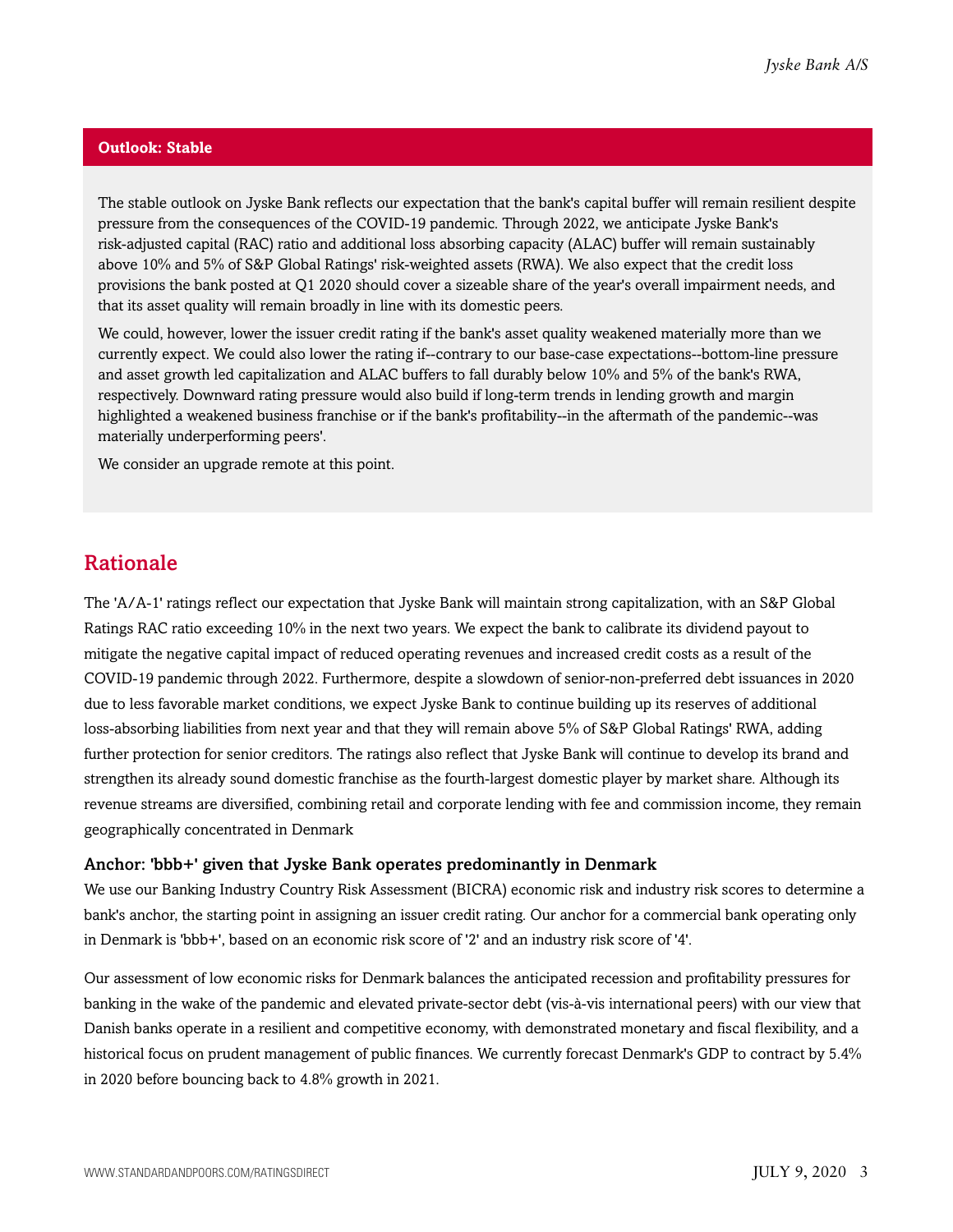We expect the structure of the Danish economy to lead to more resilience than in other Nordic countries amid the COVID-19 pandemic. This, as well as the robustness of the Danish welfare system, and the government's policy response to the pandemic are, in our view, efficient mitigating factors against the potential pressure that the situation creates for banks' asset quality. Overall, we expect bank provisioning needs to peak in 2020 at 35 basis points of total sector loans, mostly driven by non-mortgage credit exposures to small and midsize enterprises (SMEs), a level that rated systemic Danish banks can accommodate with their capital buffers. We expect the retail mortgage sector, which represents two-thirds of total lending, will remain largely performing supported by overall sound supply and demand fundamentals in the housing market. That said, we expect a modest house price correction in real terms as a result of the pandemic followed by a return to slow appreciation.

Our industry risk assessment incorporates our expectation that higher credit losses and revenue attrition linked to COVID-19 will create a further headwind for the sector's profitability. The frontloading of bail-inable debt issuances, negative interest rates, significant compliance investments, and competitive pressure on corporate lending constrain profitability for Danish banks. We now expect Danish banks' ROEs to fall to 4% in 2020, close to the average of Denmark's peer countries but below the other Nordic countries.

We consider the banking sector's higher reliance on functioning wholesale markets than peers in our assessment. However, the Danish covered bonds market has demonstrated a stable and strong track record, even during the most recent market turbulence. We view the regulatory environment in Denmark as in line with that of other EU countries, overall. This balances a generally robust track record of macroprudential policies and conservative bank supervision with the national anti-money laundering (AML) governance shortcomings highlighted in Danske Bank's Estonia case. We note, however, the progress made by local banks and regulators in strengthening the country's overall AML framework, and expect this focus to continue considering significant public attention and overall political consensus.

Our economic and industry risk trends for the Danish banking sector remain stable.

#### **Table 1**

| <b>Jyske Bank A/S--Key Figures</b> |           |                        |           |           |           |  |  |  |  |
|------------------------------------|-----------|------------------------|-----------|-----------|-----------|--|--|--|--|
|                                    |           | --Year ended Dec. 31-- |           |           |           |  |  |  |  |
| (Mil. DKK)                         | $2020*$   | 2019                   | 2018      | 2017      | 2016      |  |  |  |  |
| Adjusted assets                    | 674.097.0 | 649,737.0              | 599.942.0 | 597.427.0 | 586,632.0 |  |  |  |  |
| Customer loans (gross)             | 444.909.0 | 444.491.0              | 441.928.0 | 425,069.0 | 394.097.0 |  |  |  |  |
| Adjusted common equity             | 31.022.0  | 31.761.0               | 29.416.0  | 28.012.0  | 27.639.0  |  |  |  |  |
| Operating revenues                 | 1.510.0   | 8.438.0                | 8.724.0   | 9.787.0   | 9.676.0   |  |  |  |  |
| Noninterest expenses               | 1,503.0   | 5,495.0                | 5,415.0   | 6.027.0   | 5,621.0   |  |  |  |  |
| Core earnings                      | (780.0)   | 2.412.3                | 2.261.9   | 3.093.5   | 3.074.5   |  |  |  |  |

\*Data as of March 31. DKK--Danish krone.

#### Business position: Concentration in Denmark but revenues are diversified.

Our assessment of Jyske Bank's business position assumes the bank will maintain its position as the fourth-largest lender in Denmark, with a 12% market share, and a diversified revenue profile.

On March 31, 2020, Jyske Bank's consolidated assets were Danish krone (DKK) 674.1 billion (€90.3 billion at DKK7.46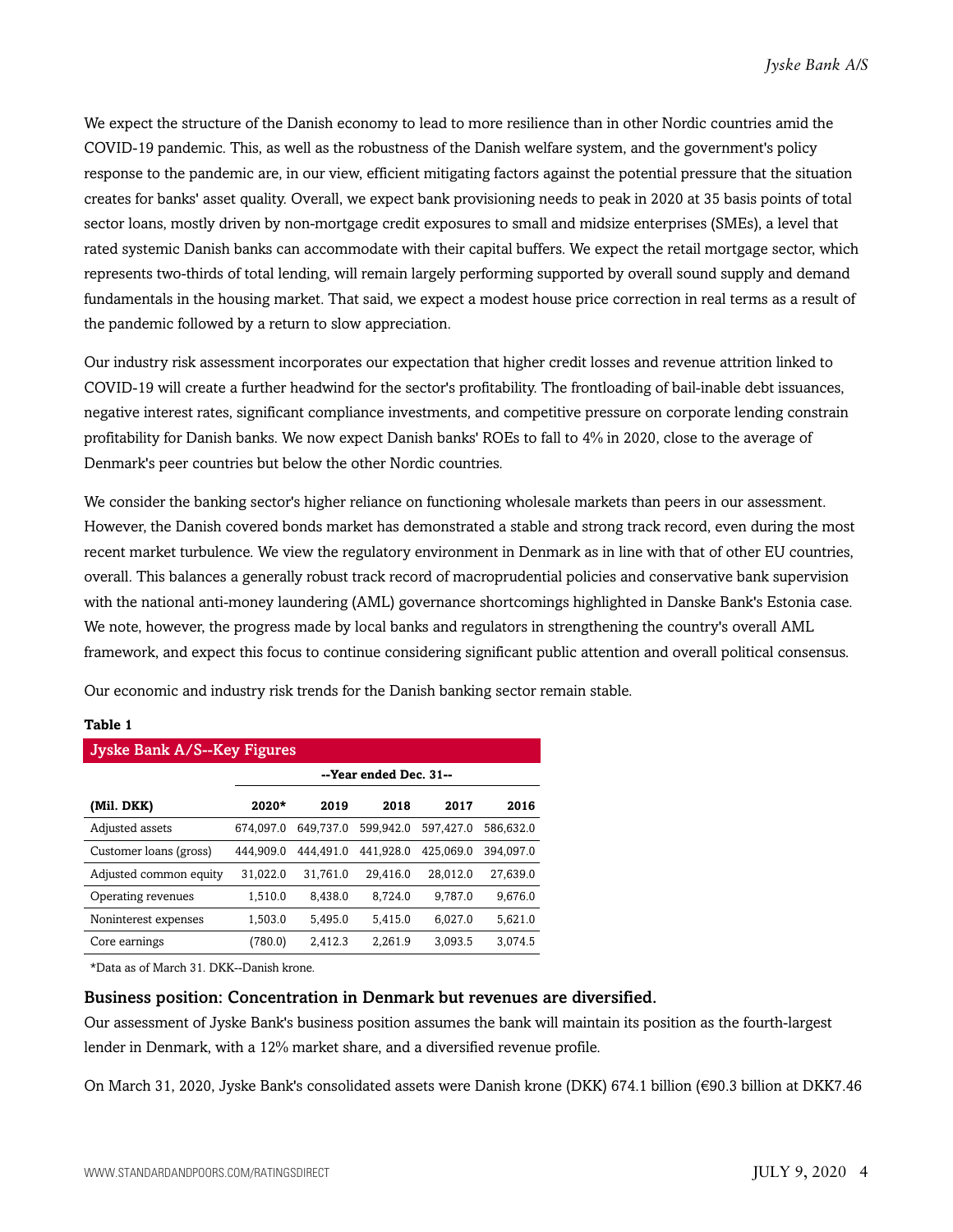to €1). Historically a regional bank with a stronger presence in SME lending in Jutland, Jyske Bank has since 2014 and the acquisition of a mortgage bank (today Jyske Realkredit) grown to become the fourth-largest banking group in Denmark, with a nationwide presence among households and SMEs.

Since the acquisition, Jyske Bank has increased its relative share of mortgage lending by repatriating loans previously financed via mortgage lender Totalkredit, while uncollateralized bank loans--mostly to corporates--remained largely stable (see chart 1). This contributed to lowering the bank's overall risk profile and reducing topline margins.

#### **Chart 1**





DKK--Danish krone. Source: S&P Global Ratings.

Copyright © 2020 by Standard & Poor's Financial Services LLC. All rights reserved.

In addition to net interest income (64% of 2019 total income), Jyske Bank's revenue mix builds largely on generally stable net fees and commissions (see chart 2) composed mostly of securities trading, loan application fees, and payments. More volatile performance-related fees have accounted, on a quarterly average, for less than 3% of net fees and commission income since Q1 2016. The bank also provides other value-added services such as asset management, mainly to retail clients and leasing to personal and corporate clients.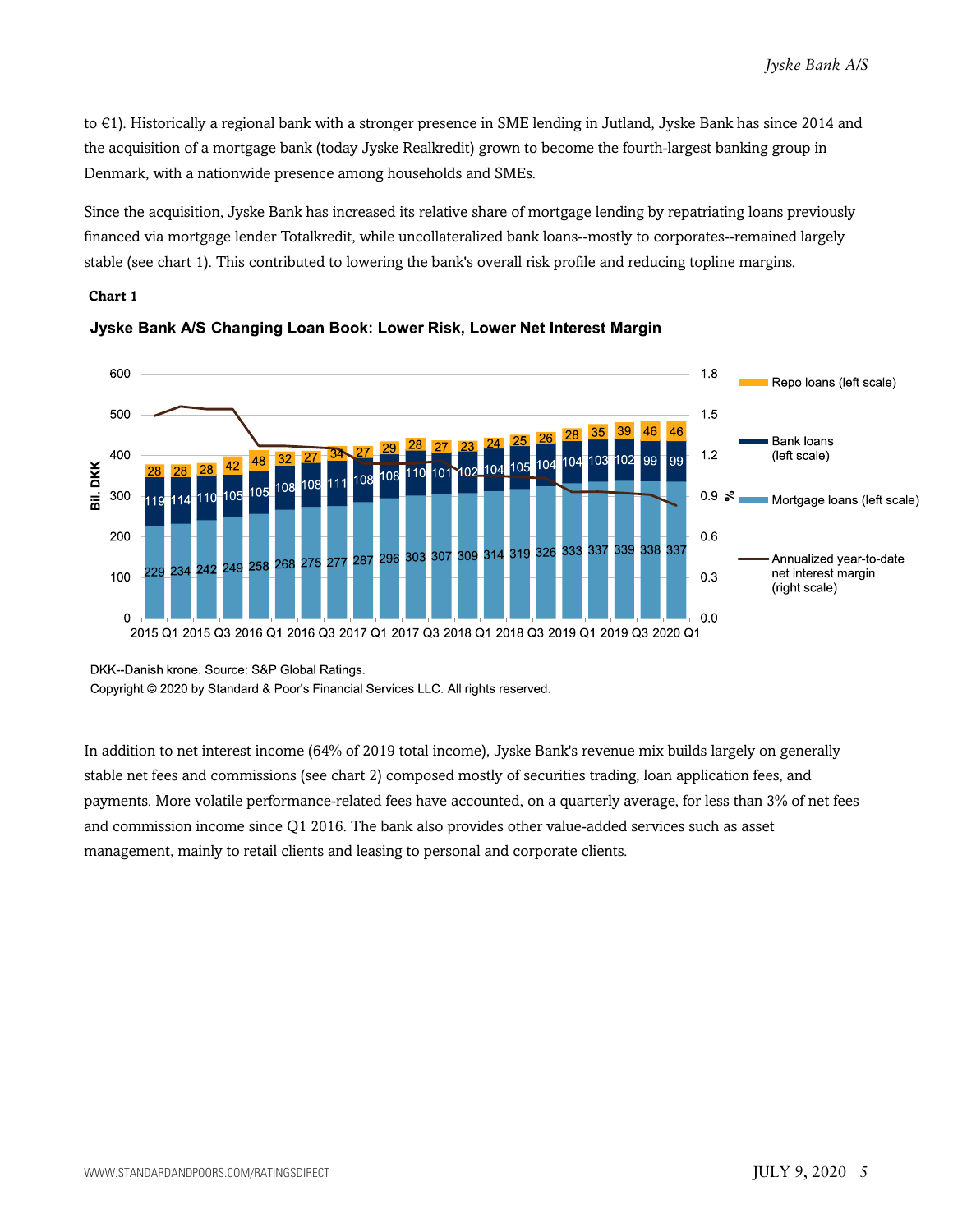#### **Chart 2**

#### 100% Investment portfolio earnings 80% Value adjustments 60% Income from operating lease  $(net)$ 40% Other income  $\geq$ 20% Net fee and commission income  $0%$ Net interest income  $-20%$  $-40%$ 2016 2017 2018 2019 Q1 2020

#### Jyske Bank's Revenue Mix Provides Diversification And Stability

Source: Jyske Bank A/S.

Copyright © 2020 by Standard & Poor's Financial Services LLC. All rights reserved.

Still, we expect the pandemic to affect its business prospects, with low credit demand among both private and corporate customers, and that Jyske Bank's earnings will be pressured as a result of COVID-19 and sustained price competition in retail mortgages and corporate lending (see capital and earnings section). Through this crisis, we anticipate that Jyske Bank will maintain its strategy of focusing on relationship-based commercial banking for households and SMEs, while working on improving its digital offering and asset management footprint.

We think Jyske Bank has a strong and stable management team and a prudent corporate strategy that has helped it weather the Danish banking crisis without needing extraordinary capital or liquidity support from the state, and should now enable it to weather the COVID-19 pandemic without any major or long-lasting impact on capitalization.

#### **Table 2**

| <b>Jyske Bank A/S--Business Position</b>                      |                        |         |         |         |         |  |  |  |  |
|---------------------------------------------------------------|------------------------|---------|---------|---------|---------|--|--|--|--|
|                                                               | --Year ended Dec. 31-- |         |         |         |         |  |  |  |  |
| (%)                                                           | 2020*                  | 2019    | 2018    | 2017    | 2016    |  |  |  |  |
| Loan market share in country of domicile                      | 12.0                   | 12.0    | 12.0    | 12.0    | 11.6    |  |  |  |  |
| Deposit market share in country of domicile                   | N/A                    | N/A     | N/A     | N/A     | 12.8    |  |  |  |  |
| Total revenues from business line (currency in millions)      | 1.510.0                | 8.473.0 | 9.023.0 | 9.850.0 | 9.728.0 |  |  |  |  |
| Commercial & retail banking/total revenues from business line | 114.6                  | 88.5    | 82.5    | 80.9    | 80.8    |  |  |  |  |
| Other revenues/total revenues from business line              | (14.6)                 | 11.5    | 17.5    | 19.1    | 19.2    |  |  |  |  |
| Return on average common equity                               | (9.8)                  | 7.6     | 7.8     | 10.0    | 10.2    |  |  |  |  |

\*Data as of March 31. N/A--Not applicable.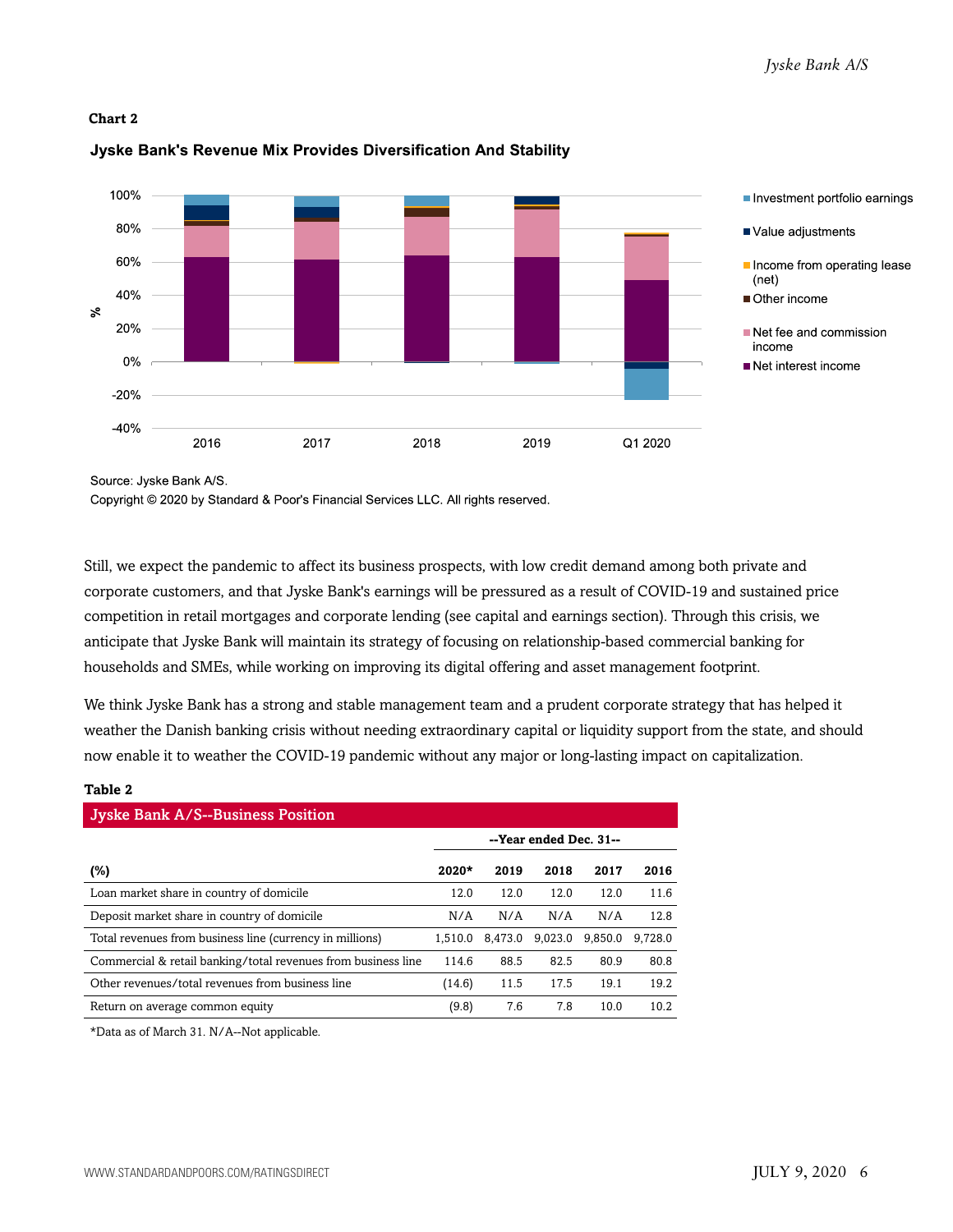#### Capital and earnings: Reduced distribution protects capital ratios amid COVID-19 pressure.

We base our assessment of Jyske Bank's capital and earnings on our expectation that the bank will maintain a resilient RAC ratio despite earning pressure stemming from the effects of COVID-19, above 11.0% through 2022, from 12.2% at end-2019 (see chart 2). Reduced economic risks in Denmark since 2019 leads to lower risk weights on Danish assets, which is positive for our RAC calculations including for Jyske Bank (see "Various Rating Actions Taken On Five Danish Banks As Denmark's Banking Market Offers Mixed Blessings," published on Oct. 23, 2019).

#### **Chart 3**



#### Lower Economic Risks In Denmark Have Strenghtened Jyske Bank's Risk-Adjusted Capitalization

\*Calculated using 2017 RAC criteria. 2019 calculations based on lower economic risks in Denmark. RAC--Risk-adjusted capital. ACE--Adjusted common equity. Source: S&P Global Ratings. Copyright @ 2020 by Standard & Poor's Financial Services LLC. All rights reserved.

We expect COVID-19 to weaken Jyske Bank's earnings and markedly so in 2020:

- We expect sluggish 1% loan growth in 2020. Despite the broadening of negative rates for private depositors, we foresee that the bank's net interest margin will continue to contract from Q1 2019 levels as a result of sustained competition on the corporate side. We expect pressure on fee and commission income, in particular from lower performance related fees and lower remortgaging fees.
- Furthermore, we foresee that new loan loss provisions will reach 40 bps of loans in 2020, from 2 bps on average in 2016-2019.
- As a result, we forecast yearly net profit of DKK0.4 billion-DKK1.4 billion in 2020-2022, from DKK2.8 billion on average in 2016-2019, and that return on equity will fall to 1%-5%, from 7%-10% since 2016.

However, we expect the bank's management to calibrate its dividend distribution to safeguard the bank's capitalization. After distributing on average 72% of its annual profits in the last three years, Jyske Bank did not propose any dividend for 2019, and discontinued its ongoing share buyback program on March 31, 2020, after distributing DKK486 million in the first few months of the year.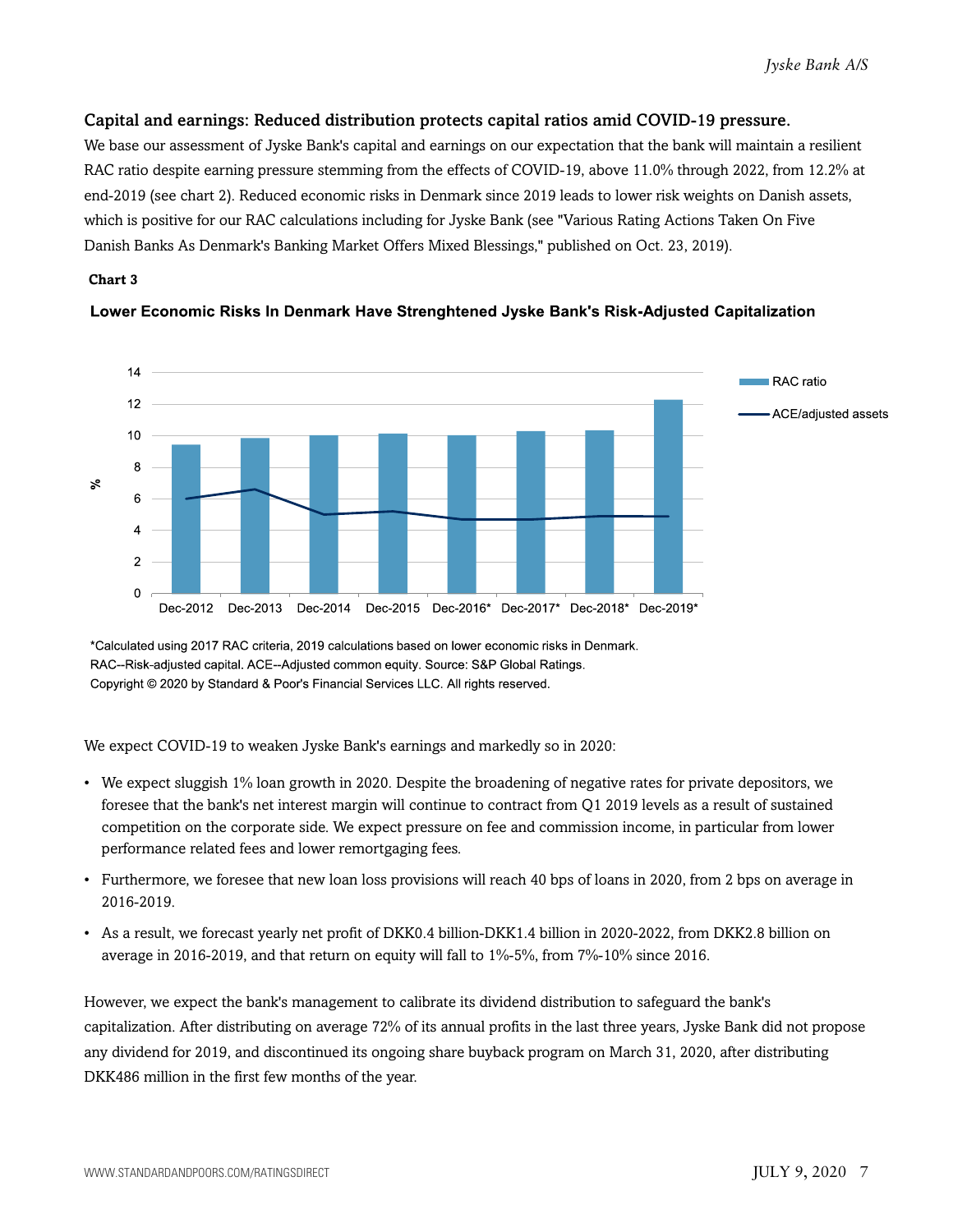We no longer deduct from the bank's TAC the value of its holding in DLR Kredit because this is now below 10% of the agriculture lender's capital. Instead, we risk weight DLR Kredit as a private equity exposure. We include in our assessment of the bank's capital base for end-2019 the four Additional Tier 1 (AT1) instruments it had outstanding, for DKK3.3 billion or about 9% of TAC.

Jyske Bank's regulatory common equity tier 1 (CET1) capital ratio and total capital ratio were 16.7% and 21.5% on March 31, 2020. These results were within the long-term goal of a total capital ratio of 20%-22% and CET1 ratio of 15%-17%, which will ensure meeting future regulatory requirements.

#### **Table 3**

| Jyske Bank A/S--Capital And Earnings                 |        |      |                        |      |      |  |  |  |  |
|------------------------------------------------------|--------|------|------------------------|------|------|--|--|--|--|
|                                                      |        |      | --Year ended Dec. 31-- |      |      |  |  |  |  |
| (%)                                                  | 2020*  | 2019 | 2018                   | 2017 | 2016 |  |  |  |  |
| Tier 1 capital ratio                                 | 18.6   | 19.4 | 18.0                   | 18.0 | 17.7 |  |  |  |  |
| S&P Global Ratings' RAC ratio before diversification | N/A    | 12.2 | 10.3                   | 10.3 | 10.0 |  |  |  |  |
| S&P Global Ratings' RAC ratio after diversification  | N/A    | 10.2 | 8.8                    | 8.6  | 8.5  |  |  |  |  |
| Adjusted common equity/total adjusted capital        | 90.8   | 90.7 | 92.0                   | 91.6 | 94.9 |  |  |  |  |
| Net interest income/operating revenues               | 82.6   | 62.9 | 65.5                   | 64.2 | 67.4 |  |  |  |  |
| Fee income/operating revenues                        | 43.0   | 27.4 | 21.3                   | 20.0 | 15.8 |  |  |  |  |
| Market-sensitive income/operating revenues           | (38.1) | 1.9  | 4.2                    | 8.8  | 9.2  |  |  |  |  |
| Noninterest expenses/operating revenues              | 99.5   | 65.1 | 62.1                   | 61.6 | 58.1 |  |  |  |  |
| Preprovision operating income/average assets         | 0.0    | 0.5  | 0.6                    | 0.6  | 0.7  |  |  |  |  |
| Core earnings/average managed assets                 | (0.5)  | 0.4  | 0.4                    | 0.5  | 0.5  |  |  |  |  |

\*Data as of March 31. N/A--Not applicable.

#### **Table 4**

#### Jyske Bank A/S--Risk-Adjusted Capital Framework Data

| (Mil. DKK)                                             | Exposure* | <b>Basel III RWA</b> | <b>Average Basel III</b><br>$RW(\% )$ | <b>S&amp;P Global</b><br><b>Ratings RWA</b> | <b>Average S&amp;P Global</b><br>Ratings RW (%) |
|--------------------------------------------------------|-----------|----------------------|---------------------------------------|---------------------------------------------|-------------------------------------------------|
| Credit risk                                            |           |                      |                                       |                                             |                                                 |
| Government & central banks                             | 57,556.9  | 24.6                 | 0.0                                   | 970.0                                       | 1.7                                             |
| Of which regional governments and<br>local authorities | 10,922.6  | 19.0                 | 0.2                                   | 206.1                                       | 1.9                                             |
| Institutions and CCPs                                  | 99,944.6  | 7,713.4              | 7.7                                   | 9,748.9                                     | 9.8                                             |
| Corporate                                              | 229,202.5 | 84,011.2             | 36.7                                  | 134,052.0                                   | 58.5                                            |
| Retail                                                 | 294,651.5 | 50,747.1             | 17.2                                  | 72,659.0                                    | 24.7                                            |
| Of which mortgage                                      | 263,355.2 | 41,773.8             | 15.9                                  | 54,218.7                                    | 20.6                                            |
| Securitization§                                        | 6,220.9   | 1,021.6              | 16.4                                  | 1,275.6                                     | 20.5                                            |
| Other assets <sup>+</sup>                              | 6,674.6   | 6,701.8              | 100.4                                 | 6,610.5                                     | 99.0                                            |
| Total credit risk                                      | 694,251.1 | 150,219.7            | 21.6                                  | 225,316.1                                   | 32.5                                            |
| Credit valuation adjustment                            |           |                      |                                       |                                             |                                                 |
| Total credit valuation adjustment                      |           | 1,075.0              | --                                    | 0.0                                         |                                                 |
| Market Risk                                            |           |                      |                                       |                                             |                                                 |
| Equity in the banking book                             | 2,448.4   | 2,450.4              | 100.1                                 | 20,714.4                                    | 846.0                                           |
| Trading book market risk                               |           | 11,600.0             | --                                    | 17,400.0                                    |                                                 |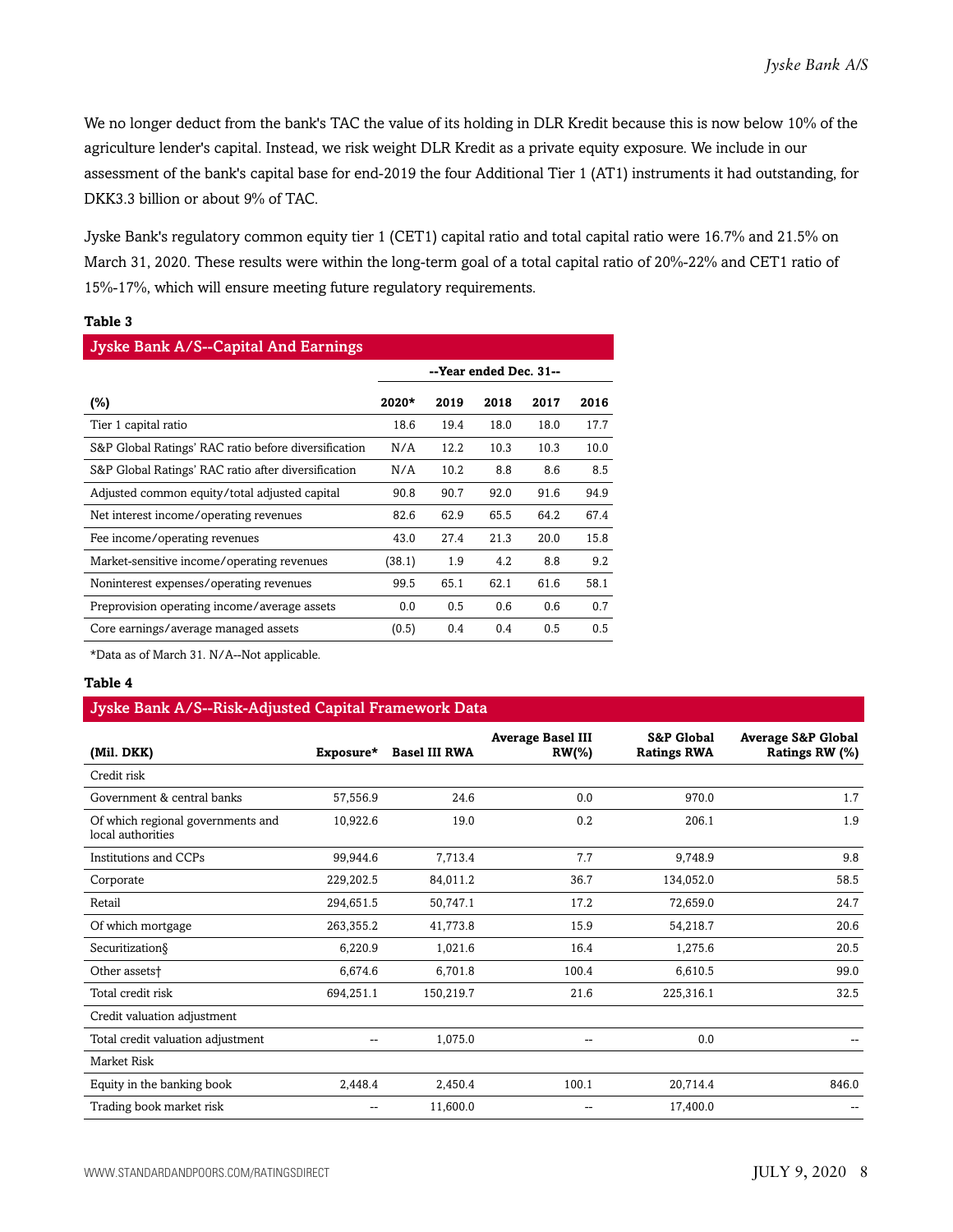#### **Table 4**

| Jyske Bank A/S--Risk-Adjusted Capital Framework Data (cont.) |                 |                      |                                          |                                             |                                                |
|--------------------------------------------------------------|-----------------|----------------------|------------------------------------------|---------------------------------------------|------------------------------------------------|
| Total market risk                                            |                 | 14,050.4             | --                                       | 38,114.4                                    |                                                |
| Operational risk                                             |                 |                      |                                          |                                             |                                                |
| Total operational risk                                       |                 | 15,930.2             |                                          | 22,562.7                                    |                                                |
|                                                              | <b>Exposure</b> | <b>Basel III RWA</b> | <b>Average Basel II</b><br><b>RW</b> (%) | <b>S&amp;P Global</b><br><b>Ratings RWA</b> | % of S&P Global<br><b>Ratings RWA</b>          |
| Diversification adjustments                                  |                 |                      |                                          |                                             |                                                |
| RWA before diversification                                   | --              | 181,275.2            | --                                       | 285,993.1                                   | 100.0                                          |
| Total diversification/concentration<br>adjustments           |                 |                      |                                          | 55,697.0                                    | 19.5                                           |
| RWA after diversification                                    | --              | 181,275.2            | --                                       | 341,690.1                                   | 119.5                                          |
|                                                              |                 | Tier 1 capital       | Tier 1 ratio $(\%)$                      | <b>Total adjusted</b><br>capital            | <b>S&amp;P Global Ratings</b><br>RAC ratio (%) |
| Capital ratio                                                |                 |                      |                                          |                                             |                                                |
| Capital ratio before adjustments                             |                 | 0.0                  | 0.0                                      | 35,018.0                                    | 12.2                                           |
| Capital ratio after adjustments:                             |                 | 0.0                  | 0.0                                      | 35,018.0                                    | 10.2                                           |

\*Exposure at default. §Securitization Exposure includes the securitization tranches deducted from capital in the regulatory framework. †Exposure and S&P Global Ratings' risk-weighted assets for equity in the banking book include minority equity holdings in financial institutions. ‡Adjustments to Tier 1 ratio are additional regulatory requirements (e.g. transitional floor or Pillar 2 add-ons). RWA--Risk-weighted assets. RW--Risk weight. RAC--Risk-adjusted capital. DKK--Danisk krone. Sources: Company data as of Dec. 31 2019, S&P Global Ratings.

#### Risk position: Asset quality deterioration expected slightly above market.

Jyske Bank's risk position is based on the sound asset quality of its domestic loan book, which we expect to remain broadly in line with our current assessment of economic risk for the Danish banking system in the aftermath of the pandemic.

Total loans amounted to DKK485 billion including repos (€65 billion) of which 69% were mortgage loans.

Jyske Bank's exposure to sectors badly affected by COVID-19 and the resulting lockdowns--airlines, shipping, retail, hotels, restaurants, and leisure--approximates 3% of lending, below the overall market average.

Although we foresee new banking sector provisions reaching 35 bps of lending this year in Denmark, from 6 bps in 2019, we continue to foresee low economic risk in the long term (see "COVID-19: Resilient Fundamentals And Assertive Policy Measures Will Buoy Nordic Banking Systems," June 16, 2020). We expect Jyske Bank to reach a slightly higher level in 2020, at 40 bps, driven by pressure in its corporate portfolios, mostly in hotels, restaurants, leisure, and commerce. Still, this remains materially below the bank's peak losses of 233 bps in 2009 before it entered the mortgage market.

Jyske Realkredit's collateralized loan book has increased the bank's resilience and provides regional and product diversification to Jyske Bank's historically SME-focused loan book. The average loan-to-value of the bank's mortgage portfolio has reduced to 52% at Q1 2020 (see chart 4) reducing the loss potential from the 2.5% and 4.0% price reduction that we expect this year for private dwellings and commercial real estate, respectively.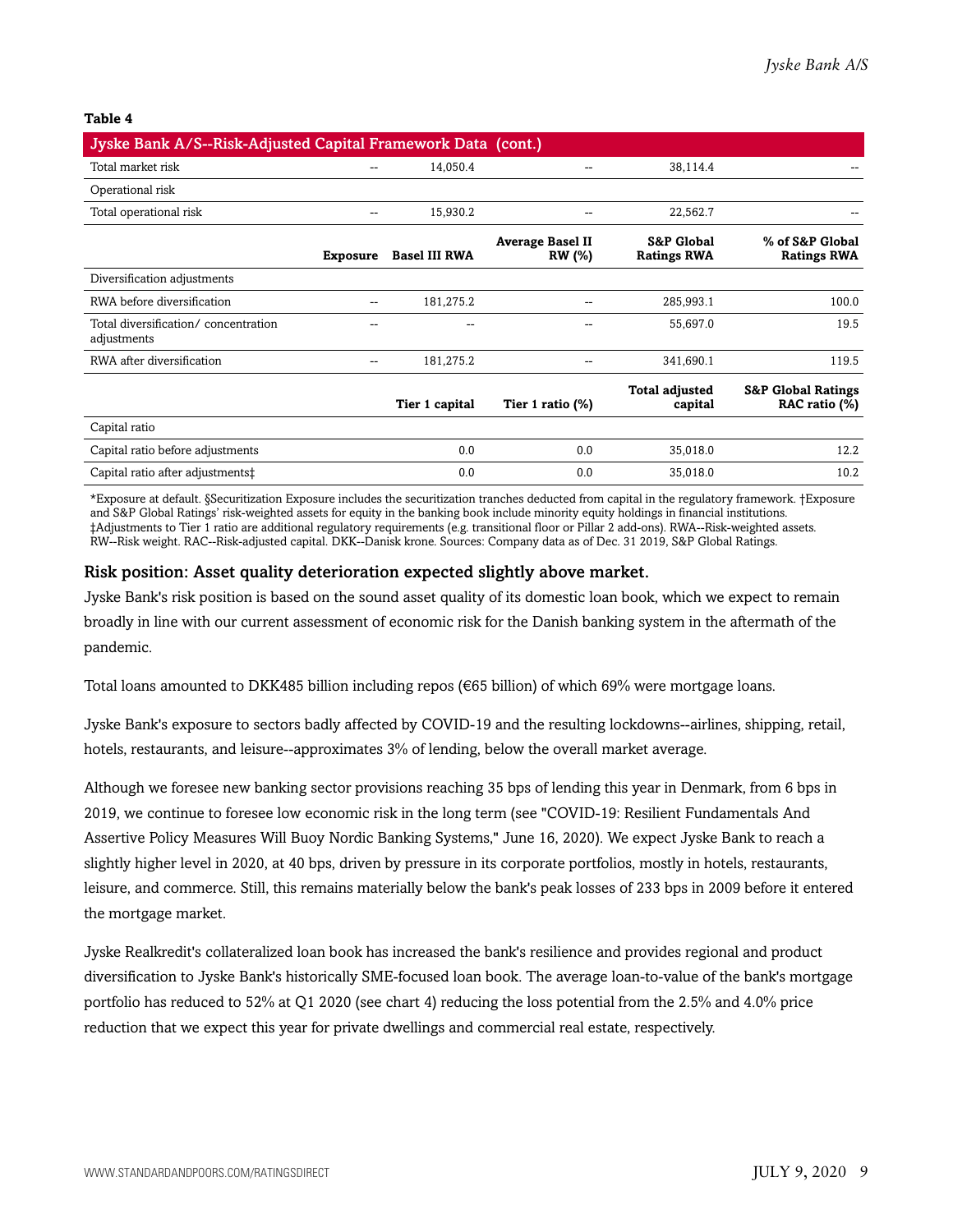#### **Chart 4**



#### Jyske Bank A/S Lending Portfolio Refocused On Housing (share of lending per LTV category)

Copyright © 2020 by Standard & Poor's Financial Services LLC. All rights reserved.

That said, observed impairments remain limited so far. As of Q1 2020 Jyske Bank reported loan impairment charges of DKK1 billion driven entirely by a management estimate. It spread DKK400 million to mortgage activities, DKK550 million to banking activities, and DKK50 million to leasing activities.

The bank's gross nonperforming loans (NPLs) had decreased to 2.04% of loans at Q1 2020 from 2.15% at year-end 2019. We expect NPLs to increase to about 2.6% at end-2020 and approach closer to 3.0% by end-2022, as COVID-19 and the consequences of lockdowns affect the bank's retail, leisure, hotels, and restaurants portfolios.

#### **Table 5**

| <b>Jyske Bank A/S--Risk Position</b>                                            |                        |       |      |           |      |  |  |  |  |
|---------------------------------------------------------------------------------|------------------------|-------|------|-----------|------|--|--|--|--|
|                                                                                 | --Year ended Dec. 31-- |       |      |           |      |  |  |  |  |
| (%)                                                                             | $2020*$                | 2019  |      | 2018 2017 | 2016 |  |  |  |  |
| Growth in customer loans                                                        | 0.4                    | 0.6   | 4.0  | 7.9       | 9.2  |  |  |  |  |
| Total diversification adjustment/S&P Global Ratings' RWA before diversification | N/A                    | 19.5  | 18.0 | 18.9      | 18.1 |  |  |  |  |
| Total managed assets/adjusted common equity (x)                                 | 21.7                   | 20.5  | 20.4 | 21.3      | 21.2 |  |  |  |  |
| New loan loss provisions/average customer loans                                 | 0.9                    | (0.0) | 0.1  | (0.0)     | 0.1  |  |  |  |  |
| Net charge-offs/average customer loans                                          | 0.1                    | 0.1   | 0.2  | 0.2       | 0.3  |  |  |  |  |
| Gross nonperforming assets/customer loans + other real estate owned             | 2.0                    | 2.1   | 2.4  | 4.0       | 5.4  |  |  |  |  |
| Loan loss reserves/gross nonperforming assets                                   | 63.4                   | 50.8  | 48.5 | 28.4      | 25.9 |  |  |  |  |

\*Data as of March 31. N/A--Not applicable.

Source: Jyske Bank A/S.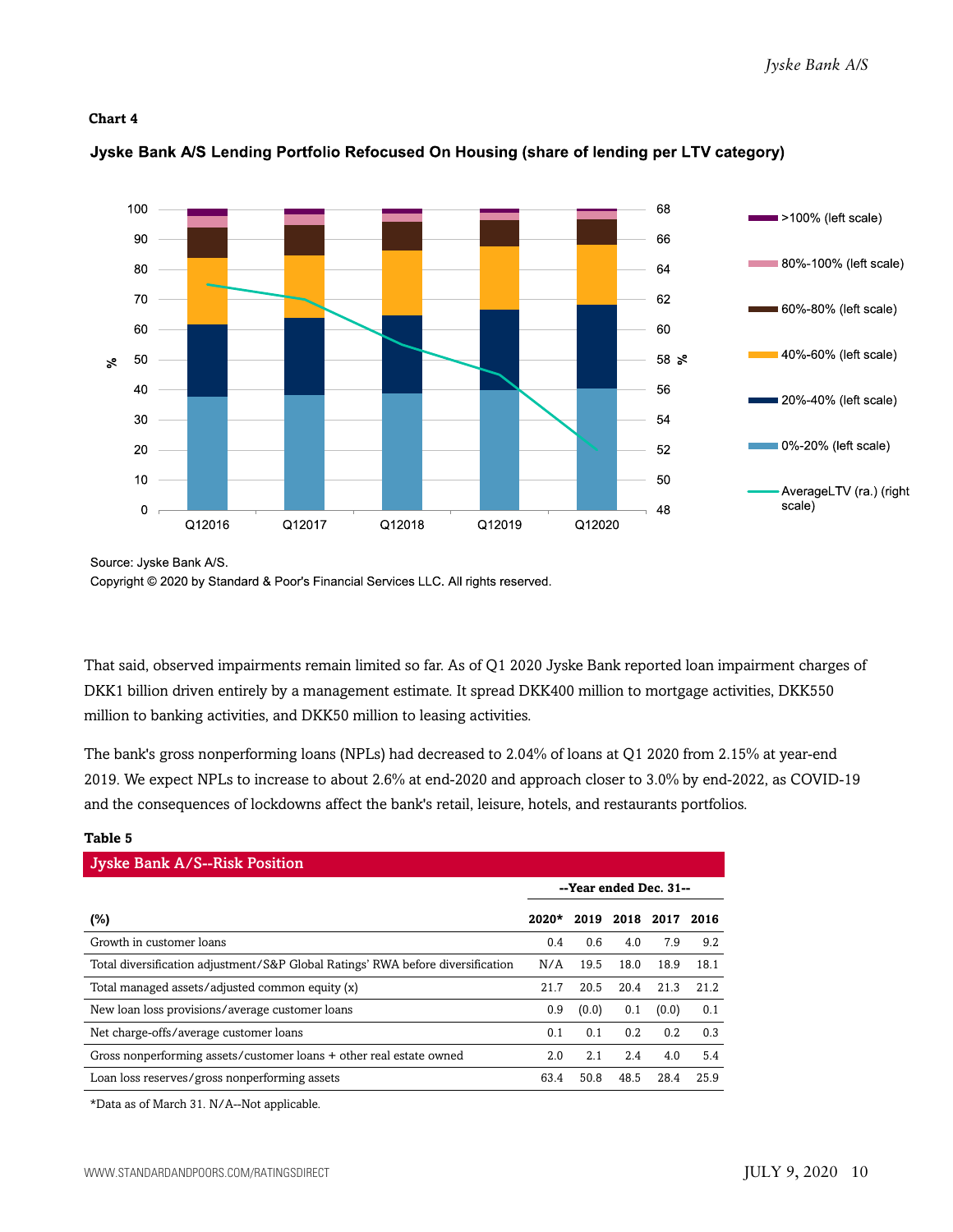As have other Nordic banks, Jyske Bank has been ramping up its AML efforts, and we expect the bank to be compliant with relevant AML regulations.

#### Funding and liquidity: Funding profile similar to larger Danish peers'.

We consider Jyske Bank's funding to be average and liquidity to be adequate and expect these factors to remain in line with peers. In particular, the bank's funding profile consolidates bank and mortgage financing in the group's metrics and, as such, is similar to that of domestic peer Danske Bank. The group's stable funding ratio was 95.8% on Dec. 31, 2019, down slightly from 98.6% on Dec. 31, 2018.

We note the importance of the supportive Danish covered bond market. The "balance principle" results in high duration and cash flow matching (in addition to interest rate and currency matching) and the industry and regulator have worked to significantly reduce the volume of one-year bond refinancings, resulting in longer and more balanced debt maturity profiles. In our view, this improved stability is complemented by the 2014 Danish covered bond legislation that extends bond maturities by 12 months in the event of a failed auction, thereby effectively passing onrefinancing risks to investors and repricing risks onto borrowers. The Danish covered bond market--a key investment target for Danish pension funds--has, over its 200-year history, performed well in several crises including in recent months despite the capital market turbulence caused by COVID-19. We expect pension funds' demand for low-risk domestic assets to continue to support stable demand for Danish covered bonds.

Despite the substantial contribution of corporate deposits to Jyske Bank's deposit book, we think most deposits are granular and stable. This benefits Jyske Bank's SME lending profile and provides the bank with a steady source of funding for its nonmortgage lending. Overall core customer deposits formed 22% of the funding base on Dec. 31, 2019.

We view Jyske Bank's liquidity as adequate, with our one-year liquidity ratio (broad liquid assets to short-term wholesale funding) at 0.97x on Dec. 31, 2019, compared with 1.06x at end- 2018. The bank's regulatory liquidity coverage ratio (LCR) was 253% on Dec. 31, 2019, versus 219% at end-2018. Jyske Bank has an internal guideline setting the minimum LCR at 150%, compared with a minimum regulatory requirement of 100%.

Our ratio calculation does not currently factor in that some covered bonds maturing within a year--and therefore considered short-term funding--could already be pre-auctioned with a forward settlement, or could be linked to a planned instalment on the borrower side. We estimate that giving credit to these Denmark-specific features in our ratio calculation would currently improve our BLAST ratio by around 20 bps and our stable funding ratio by around 5 bps.

| Jyske Bank A/S--Funding And Liquidity                |                        |       |       |       |       |  |  |  |  |
|------------------------------------------------------|------------------------|-------|-------|-------|-------|--|--|--|--|
|                                                      | --Year ended Dec. 31-- |       |       |       |       |  |  |  |  |
| (%)                                                  | 2020*                  | 2019  | 2018  | 2017  | 2016  |  |  |  |  |
| Core deposits/funding base                           | 22.2                   | 22.1  | 25.5  | 26.5  | 26.7  |  |  |  |  |
| Customer loans (net)/customer deposits               | 334.7                  | 346.3 | 321.7 | 300.2 | 289.6 |  |  |  |  |
| Long-term funding ratio                              | 74.1                   | 75.5  | 83.1  | 83.2  | 78.8  |  |  |  |  |
| Stable funding ratio                                 | 95.3                   | 95.8  | 98.6  | 102.7 | 98.6  |  |  |  |  |
| Short-term wholesale funding/funding base            | 27.4                   | 26.0  | 18.0  | 17.9  | 22.5  |  |  |  |  |
| Broad liquid assets/short-term wholesale funding (x) | 1.0                    | 1.0   | 1.1   | 1.3   | 1.1   |  |  |  |  |
| Net broad liquid assets/short-term customer deposits | (4.1)                  | (7.1) | 4.3   | 18.6  | 4.6   |  |  |  |  |

#### **Table 6**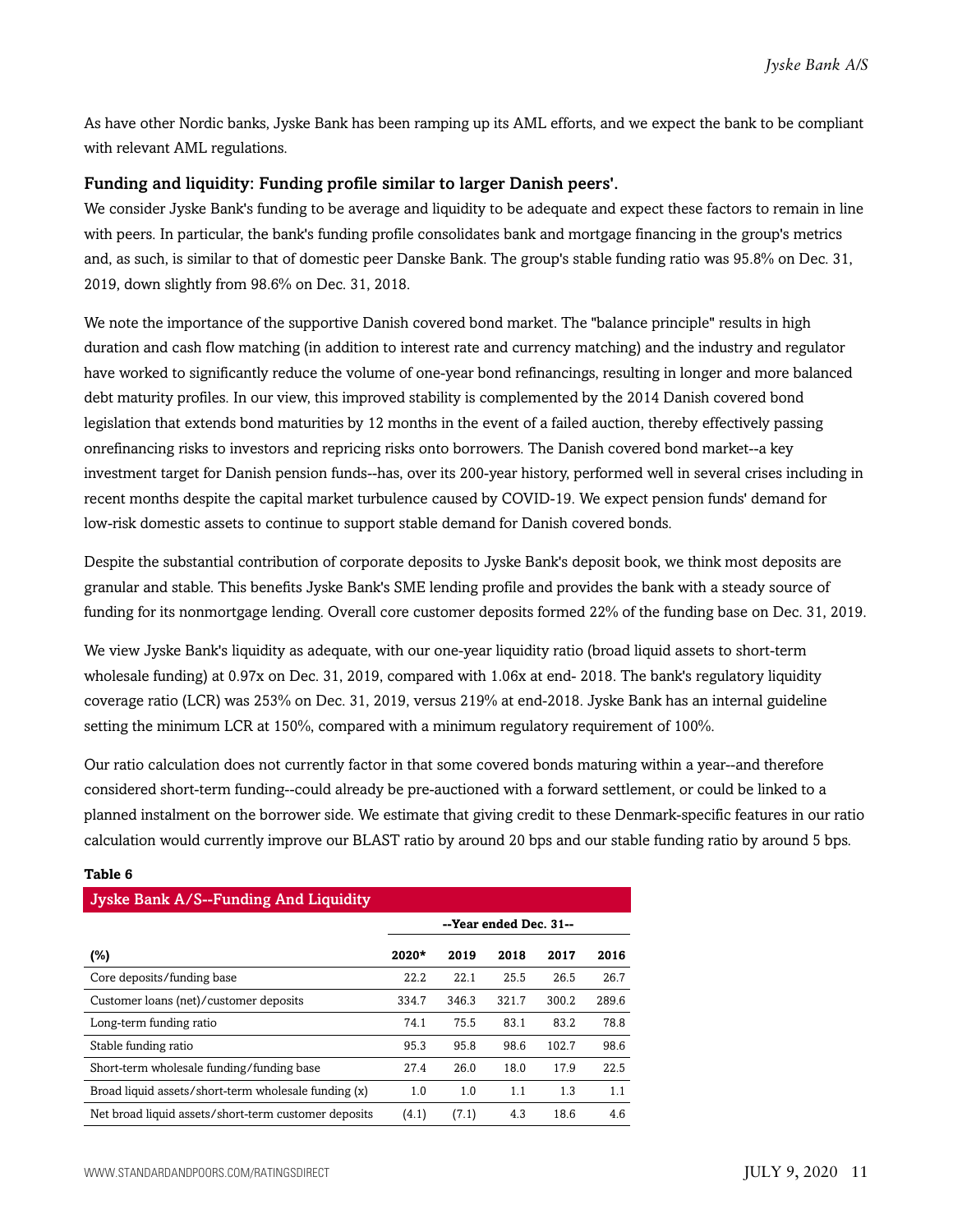#### **Table 6**

| Jyske Bank A/S--Funding And Liquidity (cont.)        |         |      |                        |      |      |  |  |  |
|------------------------------------------------------|---------|------|------------------------|------|------|--|--|--|
|                                                      |         |      | --Year ended Dec. 31-- |      |      |  |  |  |
| (%)                                                  | $2020*$ | 2019 | 2018                   | 2017 | 2016 |  |  |  |
| Short-term wholesale funding/total wholesale funding | 35.0    | 33.2 | 24.0                   | 24.2 | 30.6 |  |  |  |
| Narrow liquid assets/3-month wholesale funding (x)   | 1.7     | 1.8  | 2.6                    | 2.0  | 1.8  |  |  |  |

\*Data as of March 31.

#### Support: One notch of ALAC support.

We view Denmark's resolution regime as effective under our ALAC criteria because, among other factors, we think it contains a well-defined bail-in process under which authorities would permit nonviable systemically important banks to continue critical functions as going concerns, following a bail-in of eligible liabilities.

Following the publication of MREL for systemic banks in March 2018, Jyske Bank has started to issue senior nonpreferred instruments, thereby accumulating ALAC to meet its MREL. By end-2021, the bank will have to meet subordination requirements set as the highest of 2x its solvency requirement plus 1x the combined buffer requirement and 8% of total liabilities and own funds. We estimate that the DKK9 billion of senior nonpreferred instruments it issued in 2018 and 2019 led ALAC to rise above 5% of its RWAs by end-2019. We foresee that the bank's ALAC will remain above 5% over the long run.

#### Key subsidiary: Jyske Realkredit

We view Jyske Realkredit as a core subsidiary and align our long-term issuer credit rating and outlook on it with those on Jyske Bank. We think it is highly unlikely that Jyske Bank would sell Jyske Realkredit given its vital role in the enlarged bank's future funding strategy for Danish residential and commercial mortgages. This is in line with how we see other banking group structures and covered bond-issuing subsidiaries in Denmark and the Nordics.

#### Resolution Counterparty Ratings (RCR)

Following the completion of our RCR jurisdiction assessments on Denmark, we assigned 'A+/A-1' RCRs to Jyske Bank (see "24 European Banking Groups Assigned Resolution Counterparty Ratings," published June 29, 2018).

An RCR is a forward-looking opinion of the relative default risk of certain senior liabilities that may be protected from default with an effective bail-in resolution process for the issuing financial institution.

#### Additional rating factors: None

No additional factors affect the ratings.

#### Issue Ratings

We rate Jyske Bank's nonpreferred senior debt instruments, which rank below its senior preferred debt, at 'BBB+', one notch below the bank's SACP, reflecting the subordination risk (see the "senior subordinated" notes listed in the Ratings Detail box below). This follows our approach when an instrument is contractually or statutorily subordinated to preferred senior unsecured debt and the BRRD, in effect represents a contractual write-down clause. We rate the bank's senior preferred instruments 'A', one notch above the bank's stand-alone credit profile, factoring into the ratings our expectation that its increased ALAC buffer would provide meaningful protection to senior creditors in a resolution scenario.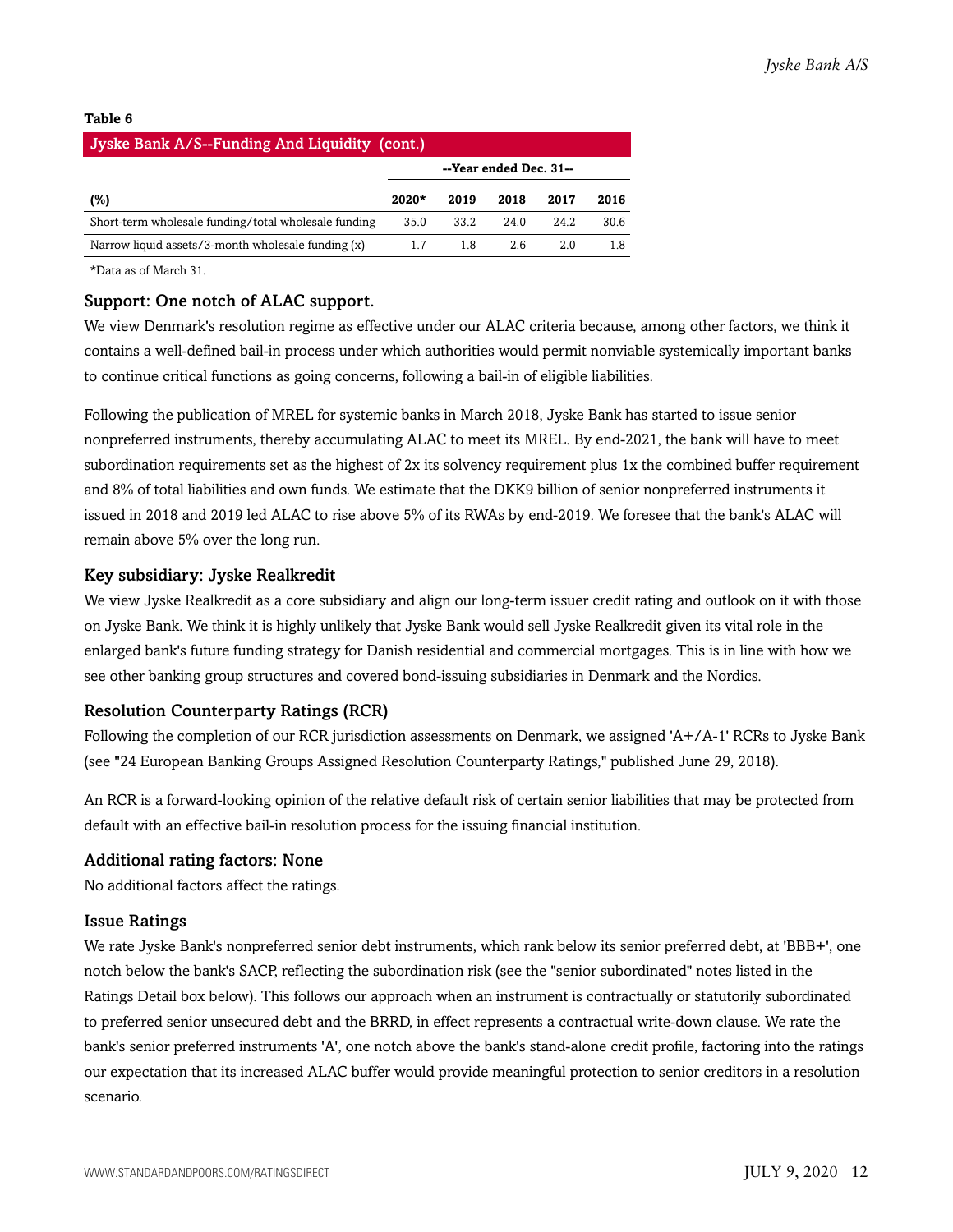We rate the subordinated debt instruments of Jyske Bank at 'BBB', two notches below the bank's SACP.

We rate Jyske Bank's junior subordinated instruments at 'BB+', four notches lower than the SACP.



#### **Jyske Bank A/S: Notching**

#### Key to notching

| -----  | Group stand-alone credit profile                                                                           |
|--------|------------------------------------------------------------------------------------------------------------|
| ------ | Issuer credit rating                                                                                       |
| RC.    | Resolution counterpartyliabilities (senior secured debt)                                                   |
| ALAC   | Additional loss-absorbing capacity buffer                                                                  |
| 1a     | Contractual subordination                                                                                  |
| 1b     | Discretionary or mandatory nonpayment clause and whether the regulator classifies it as regulatory capital |
| 1c     | Mandatory contingent capital clause or equivalent                                                          |

Note: The number-letter labels in the table above are in reference to the notching steps we apply to hybrid capital instruments, as detailed in table 3 of our "Hybrid Capital: Methodology And Assumptions" criteria, published on July 1, 2019.

AT1--Additional Tier 1. NDSD--Non-deferrable subordinated debt. NVCC--nonviability contingent capital.

Copyright © 2020 by Standard & Poor's Financial Services LLC. All rights reserved.

#### Environmental, Social and Governance

We consider ESG credit factors for Jyske Bank to be broadly in line with industry and country peers.

In 2019, Jyske Bank launched an ESG program. The initiative initially focuses on external ESG reporting, and the bank's investing activities--integrating ESG in the bank's advice and product range--before addressing the group's wider activities. Jyske Bank aims to increase its share of lending to sustainable areas such as green buildings, clean transport, and renewable energy. For the latter, it targets the financing of a generation of a 2TWh of renewable energy in 2025--equivalent to 6% of Denmark's electricity generation in 2018.

### <span id="page-12-0"></span>Related Criteria

- General Criteria: Hybrid Capital: Methodology And Assumptions, July 1, 2019
- General Criteria: Group Rating Methodology, July 1, 2019
- Criteria Financial Institutions General: Methodology For Assigning Financial Institution Resolution Counterparty Ratings, April 19, 2018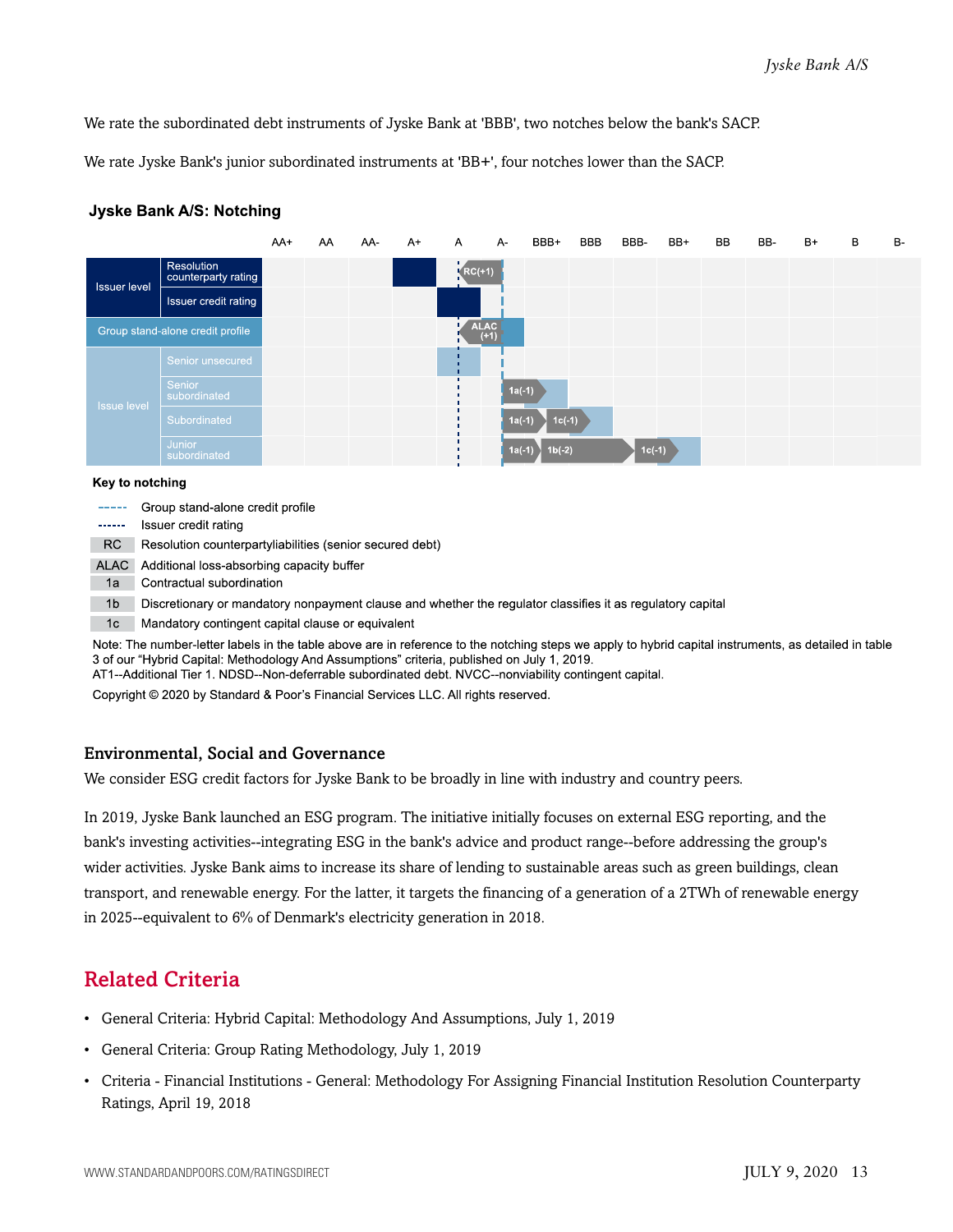- Criteria | Financial Institutions | General: Risk-Adjusted Capital Framework Methodology, July 20, 2017
- General Criteria: Methodology For Linking Long-Term And Short-Term Ratings, April 7, 2017
- Criteria | Financial Institutions | Banks: Bank Rating Methodology And Assumptions: Additional Loss-Absorbing Capacity, April 27, 2015
- Criteria | Financial Institutions | Banks: Quantitative Metrics For Rating Banks Globally: Methodology And Assumptions, July 17, 2013
- Criteria | Financial Institutions | Banks: Banking Industry Country Risk Assessment Methodology And Assumptions, Nov. 9, 2011
- Criteria | Financial Institutions | Banks: Banks: Rating Methodology And Assumptions, Nov. 9, 2011
- General Criteria: Use Of CreditWatch And Outlooks, Sept. 14, 2009
- Criteria | Financial Institutions | Banks: Commercial Paper I: Banks, March 23, 2004

## <span id="page-13-0"></span>Related Research

- COVID-19: Resilient Fundamentals And Assertive Policy Measures Will Buoy Nordic Banking Systems, Jun 16, 2020
- Banking Industry Country Risk Assessment Update: May 2020, May 18, 2020
- EMEA Financial Institutions Monitor 2Q2020: Resilient But Not Immune To COVID-19, May 14, 2020
- How COVID-19 Risks Prompted European Bank Rating Actions, April 29, 2020
- European Banks' First-Quarter Results: Many COVID-19 Questions, Few Conclusive Answers, April 1, 2020
- Various Rating Actions Taken On Five Danish Banks As Denmark's Banking Market Offers Mixed Blessings, Oct 23, 2019
- 24 European Banking Groups Assigned Resolution Counterparty Ratings

| <b>Anchor Matrix</b>    |                          |                |       |                |       |       |       |       |      |      |  |
|-------------------------|--------------------------|----------------|-------|----------------|-------|-------|-------|-------|------|------|--|
| Industry                | <b>Economic Risk</b>     |                |       |                |       |       |       |       |      |      |  |
| <b>Risk</b>             | $\mathbf{1}$             | $\overline{2}$ | 3     | $\overline{4}$ | 5     | 6     | 7     | 8     | 9    | 10   |  |
| $\mathbf{1}$            | a                        | a              | $a-$  | bbb+           | bbb+  | bbb   | ۰     | -     | ۰    | ۰    |  |
| $\overline{2}$          | a                        | $a-$           | $a-$  | bbb+           | bbb   | bbb   | bbb-  | -     | ۰    | -    |  |
| 3                       | a-                       | $a-$           | bbb+  | bbb+           | bbb   | bbb-  | bbb-  | $bb+$ | -    | ٠    |  |
| $\overline{\mathbf{4}}$ | bbb+                     | $bbb +$        | bbb+  | bbb            | bbb   | bbb-  | $bb+$ | bb    | bb   | ۰    |  |
| 5                       | bbb+                     | bbb            | bbb   | bbb            | bbb-  | bbb-  | $bb+$ | bb    | bb-  | $b+$ |  |
| 6                       | bbb                      | bbb            | bbb-  | bbb-           | bbb-  | $bb+$ | bb    | bb    | bb-  | $b+$ |  |
| $\overline{7}$          | ٠                        | bbb-           | bbb-  | $bb+$          | $bb+$ | bb    | bb    | bb-   | $b+$ | $b+$ |  |
| 8                       | $\overline{\phantom{a}}$ | ۰              | $bb+$ | bb             | bb    | bb    | bb-   | bb-   | $b+$ | b    |  |
| 9                       | ۰                        | ۰              | ۰     | bb             | bb-   | bb-   | $b+$  | $b+$  | $b+$ | b    |  |
| 10                      | ۰                        | ۰              | ۰     | -              | $b+$  | $b+$  | $b+$  | b     | b    | b-   |  |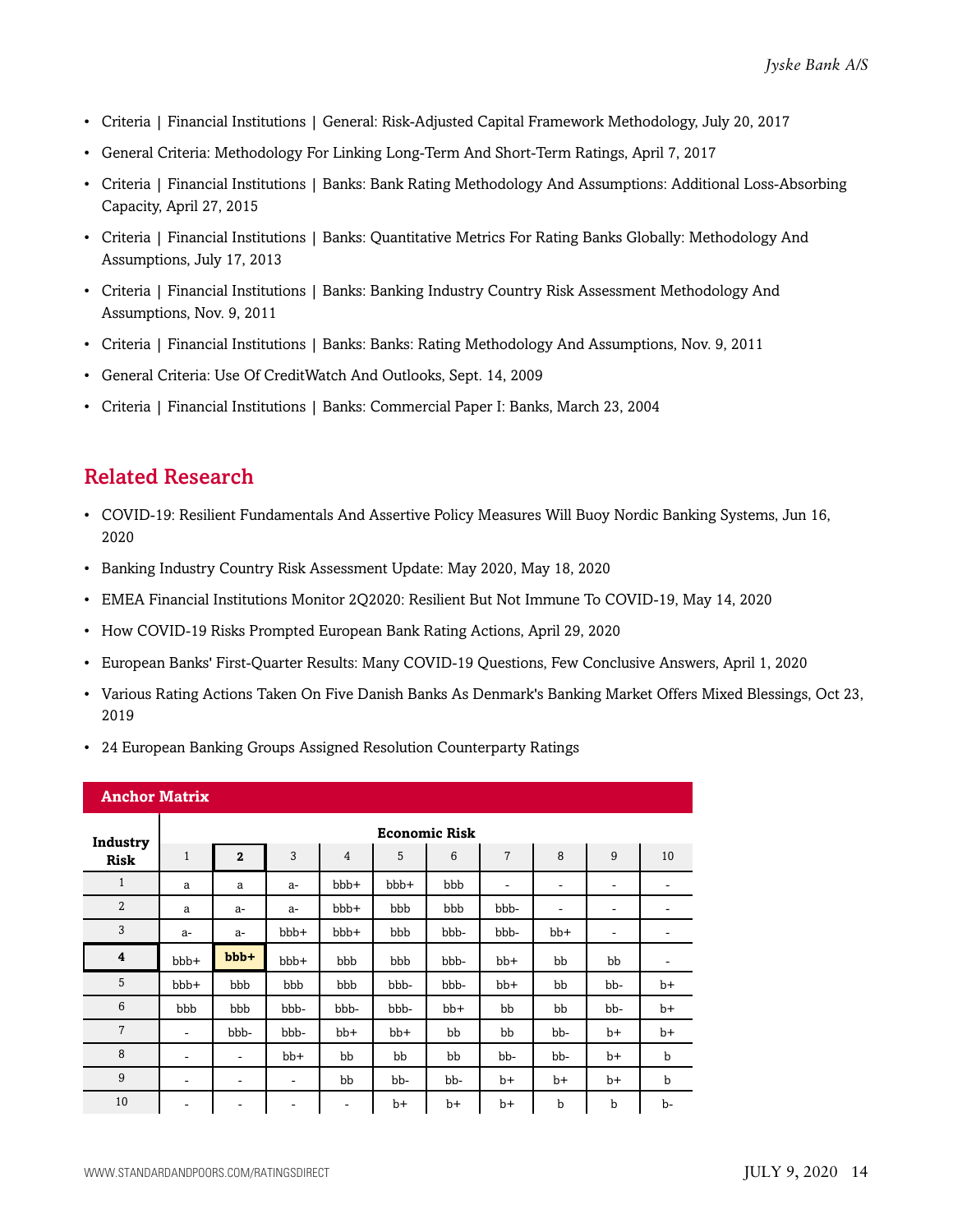| Ratings Detail (As Of July 9, 2020)*  |  |                 |  |  |  |  |  |  |
|---------------------------------------|--|-----------------|--|--|--|--|--|--|
| Jyske Bank A/S                        |  |                 |  |  |  |  |  |  |
| <b>Issuer Credit Rating</b>           |  | A/Stable/A-1    |  |  |  |  |  |  |
| Nordic Regional Scale                 |  | $-/-/K-1$       |  |  |  |  |  |  |
| <b>Resolution Counterparty Rating</b> |  | $A+/-/A-1$      |  |  |  |  |  |  |
| Commercial Paper                      |  |                 |  |  |  |  |  |  |
| Foreign Currency                      |  | $A-1$           |  |  |  |  |  |  |
| Junior Subordinated                   |  | $BB+$           |  |  |  |  |  |  |
| Senior Subordinated                   |  | BBB+            |  |  |  |  |  |  |
| Senior Unsecured                      |  | $\mathsf{A}$    |  |  |  |  |  |  |
| Short-Term Debt                       |  | $A-1$           |  |  |  |  |  |  |
| Subordinated                          |  | <b>BBB</b>      |  |  |  |  |  |  |
| <b>Issuer Credit Ratings History</b>  |  |                 |  |  |  |  |  |  |
| 23-Oct-2019                           |  | A/Stable/A-1    |  |  |  |  |  |  |
| 05-Apr-2018                           |  | A-/Positive/A-2 |  |  |  |  |  |  |
| 01-Dec-2011                           |  | A-/Stable/A-2   |  |  |  |  |  |  |
| 10-Feb-2012<br>Nordic Regional Scale  |  | $-/-/K-1$       |  |  |  |  |  |  |
| <b>Sovereign Rating</b>               |  |                 |  |  |  |  |  |  |
| Denmark                               |  | AAA/Stable/A-1+ |  |  |  |  |  |  |
| <b>Related Entities</b>               |  |                 |  |  |  |  |  |  |
| Jyske Realkredit A/S                  |  |                 |  |  |  |  |  |  |
| <b>Issuer Credit Rating</b>           |  | A/Stable/A-1    |  |  |  |  |  |  |
| <b>Resolution Counterparty Rating</b> |  | $A+/-/-/A-1$    |  |  |  |  |  |  |
| Senior Secured                        |  | AAA/Stable      |  |  |  |  |  |  |
| Short-Term Secured Debt               |  | $A-1+$          |  |  |  |  |  |  |

\*Unless otherwise noted, all ratings in this report are global scale ratings. S&P Global Ratings' credit ratings on the global scale are comparable across countries. S&P Global Ratings' credit ratings on a national scale are relative to obligors or obligations within that specific country. Issue and debt ratings could include debt guaranteed by another entity, and rated debt that an entity guarantees.